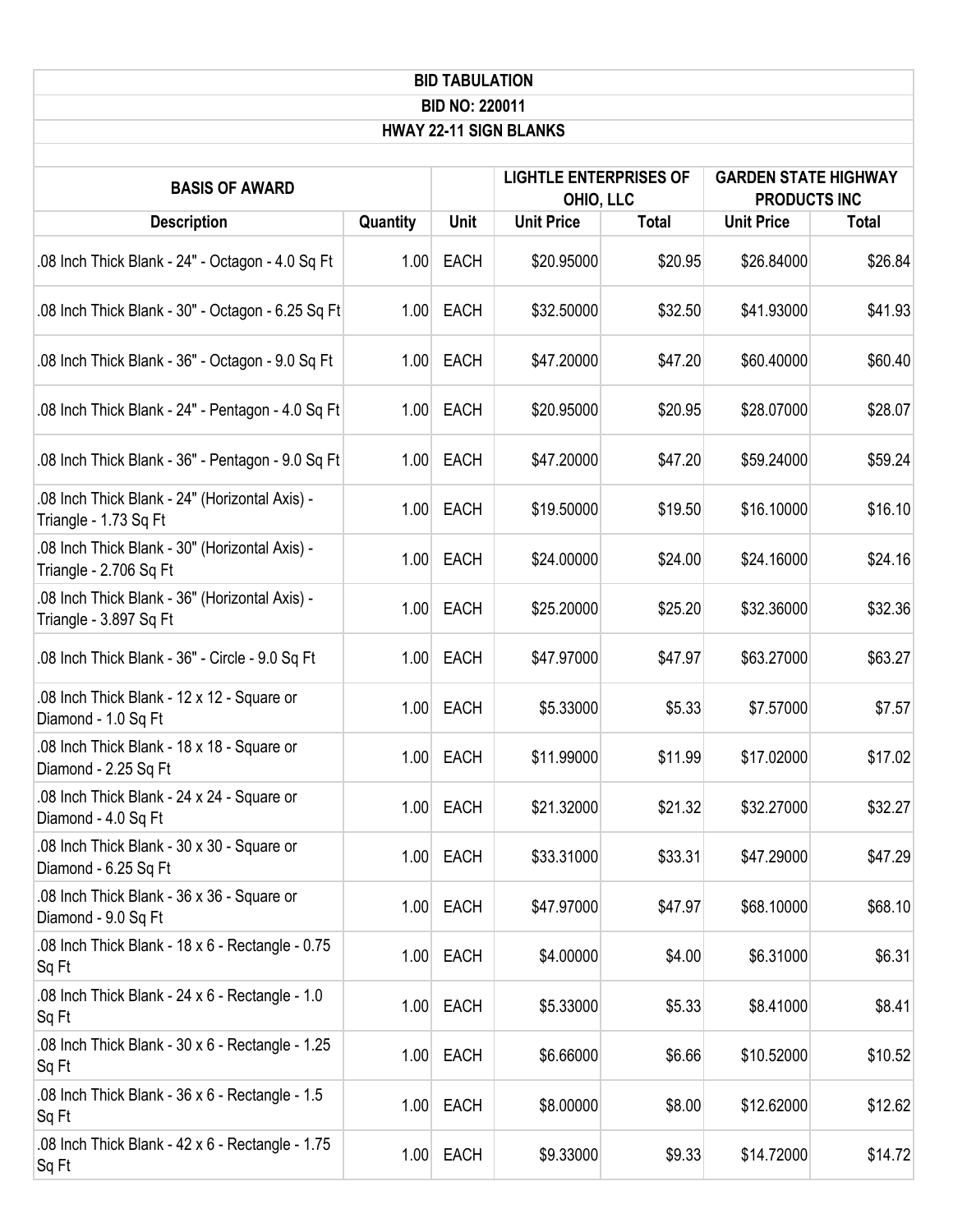| .08 Inch Thick Blank - 12 x 8 - Rectangle -<br>0.667 Sq Ft  | 1.00 | <b>EACH</b> | \$3.62000  | \$3.62  | \$5.90000  | \$5.90  |
|-------------------------------------------------------------|------|-------------|------------|---------|------------|---------|
| .08 Inch Thick Blank - 24 x 8 - Rectangle -<br>1.333 Sq Ft  | 1.00 | <b>EACH</b> | \$7.11000  | \$7.11  | \$11.24000 | \$11.24 |
| .08 Inch Thick Blank - 30 x 8 - Rectangle -<br>1.667 Sq Ft  | 1.00 | <b>EACH</b> | \$8.88000  | \$8.88  | \$14.06000 | \$14.06 |
| .08 Inch Thick Blank - 36 x 8 - Rectangle - 2.0<br>Sq Ft    | 1.00 | <b>EACH</b> | \$10.66000 | \$10.66 | \$16.87000 | \$16.87 |
| .08 Inch Thick Blank - 42 x 8 - Rectangle -<br>2.333 Sq Ft  | 1.00 | <b>EACH</b> | \$12.44000 | \$12.44 | \$19.68000 | \$19.68 |
| .08 Inch Thick Blank - 9 x 12 - Rectangle - 0.75<br>Sq Ft   | 1.00 | <b>EACH</b> | \$4.00000  | \$4.00  | \$6.40000  | \$6.40  |
| .08 Inch Thick Blank - 18 x 12 - Rectangle - 1.5<br>Sq Ft   | 1.00 | <b>EACH</b> | \$8.00000  | \$8.00  | \$11.34000 | \$11.34 |
| .08 Inch Thick Blank - 24 x 12 - Rectangle - 2.0<br>Sq Ft   | 1.00 | <b>EACH</b> | \$10.66000 | \$10.66 | \$15.13000 | \$15.13 |
| .08 Inch Thick Blank - 30 x 12 - Rectangle - 2.5<br>Sq Ft   | 1.00 | <b>EACH</b> | \$13.33000 | \$13.33 | \$18.91000 | \$18.91 |
| .08 Inch Thick Blank - 36 x 12 - Rectangle - 3.0<br>Sq Ft   | 1.00 | <b>EACH</b> | \$15.99000 | \$15.99 | \$22.69000 | \$22.69 |
| .08 Inch Thick Blank - 42 x 15 - Rectangle - 3.5<br>Sq Ft   | 1.00 | <b>EACH</b> | \$23.32000 | \$23.32 | \$33.36000 | \$33.36 |
| .08 Inch Thick Blank - 54 x 15 - Rectangle - 4.5<br>Sq Ft   | 1.00 | <b>EACH</b> | \$29.98000 | \$29.98 | \$42.88000 | \$42.88 |
| .08 Inch Thick Blank - 18 x 15 - Rectangle -<br>1.875 Sq Ft | 1.00 | <b>EACH</b> | \$9.99000  | \$9.99  | \$14.29000 | \$14.29 |
| .08 Inch Thick Blank - 21 x 15 - Rectangle -<br>2.188 Sq Ft | 1.00 | <b>EACH</b> | \$11.67000 | \$11.67 | \$16.57000 | \$16.57 |
| .08 Inch Thick Blank - 24 x 15 - Rectangle - 2.5<br>Sq Ft   | 1.00 | <b>EACH</b> | \$13.33000 | \$13.33 | \$19.07000 | \$19.07 |
| .08 Inch Thick Blank - 30 x 15 - Rectangle -<br>3.125 Sq Ft | 1.00 | <b>EACH</b> | \$16.68000 | \$16.68 | \$23.82000 | \$23.82 |
| .08 Inch Thick Blank - 24 x 18 - Rectangle - 3.0<br>Sq Ft   | 1.00 | <b>EACH</b> | \$15.99000 | \$15.99 | \$22.69000 | \$22.69 |
| .08 Inch Thick Blank - 30 x 18 - Rectangle -<br>3.75 Sq Ft  | 1.00 | <b>EACH</b> | \$19.99000 | \$19.99 | \$28.38000 | \$28.38 |
| .08 Inch Thick Blank - 36 x 18 - Rectangle - 4.5<br>Sq Ft   | 1.00 | <b>EACH</b> | \$23.99000 | \$23.99 | \$34.04000 | \$34.04 |
| .08 Inch Thick Blank - 42 x 18 - Rectangle -<br>5.25 Sq Ft  | 1.00 | <b>EACH</b> | \$27.98000 | \$27.98 | \$39.72000 | \$39.72 |
| .08 Inch Thick Blank - 30 x 24 - Rectangle - 5.0<br>Sq Ft   | 1.00 | <b>EACH</b> | \$26.65000 | \$26.65 | \$37.82000 | \$37.82 |
| .08 Inch Thick Blank - 36 x 24 - Rectangle - 6.0<br>Sq Ft   | 1.00 | <b>EACH</b> | \$31.98000 | \$31.98 | \$45.40000 | \$45.40 |
| .08 Inch Thick Blank - 48 x 24 - Rectangle - 8.0<br>Sq Ft   | 1.00 | EACH        | \$42.64000 | \$42.64 | \$60.53000 | \$60.53 |